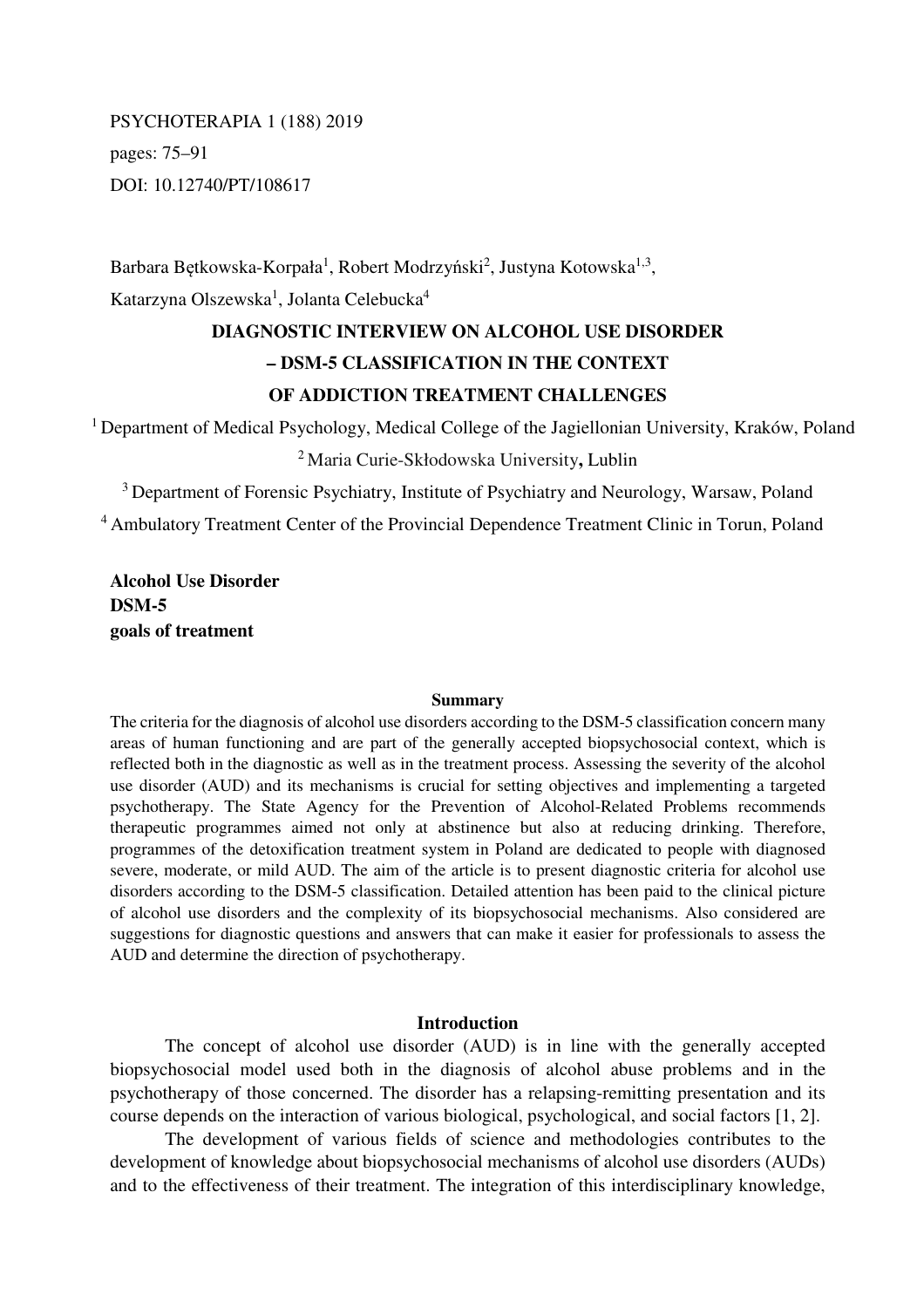as well as the conclusions of studies such as the NESARC epidemiological study [3], have allowed determining the heterogeneity of the group of individuals abusing alcohol and the variability in the extent of alcohol use in different periods of life. Moreover, this knowledge has allowed for the redefinition of the AUD problem, which has translated into a change in the criteria for the diagnosis of this disorder and has paid particular attention to the assessment of its severity [4]. The new conceptualization of AUD has contributed to the development of therapeutic programs and the formulation of various therapeutic goals. In the medical classification ICD-10, as well as in the current classification of mental disorders and diseases DSM-5, diagnostic criteria of alcohol problems are categorical, *i.e.* it is assessed whether a given symptom is present in the person diagnosed, or not. However, in DSM-5, the intensity of the alcohol use disorder can be assessed on the basis of the number of AUD criteria met. In this context, a dimensional approach is taken into account in this model [5].

In the Polish system of alcohol dependence treatment, the psychotherapeutic offer has been extended in the last decade. Besides the approach oriented towards maintaining alcohol abstinence, patients benefit from alcohol consumption reduction programmes. Differentiation of psychotherapeutic interactions is consistent with the model of stepwise care, takes into account many aspects of biopsychosocial functioning of the patient, such as: state of the patient's mental and somatic health or their readiness to pursue psychotherapeutic goals [6]. It may be challenging for clinicians to steer the patient properly in the therapeutic work related to setting the goal of abstinence or limitation of drinking. In order to choose the path of interactions, it is necessary to precisely diagnose the patient's alcohol problem and assess their overall functioning. In many countries, including Poland, abstinence is seen as the optimal goal. However, in the case of persons with low intensity of alcohol use problems, an impact aimed at reducing drinking is advisable [6, 7]. The proposal of therapeutic work with the programme on drinking reduction or abstinence is conditioned not only by the patient's readiness but first of all by the nature and intensity of AUD symptoms.

The aim of this paper is to present a tool for diagnosing alcohol use disorders, which is the DSM-5 classification. Four dimensions of AUD according to DSM-5 are discussed: impaired control, social functioning impairment, hazardous use of substances, and pharmacological criteria. The detailed description of the diagnostic categories reflects the richness of the clinical picture of alcohol use disorders and the complexity of their biopsychosocial mechanisms. Also, suggestions of diagnostic questions and patients' answers are included, which will make it easier for specialists to assess AUDs.

The dimension of **impaired control** is considered the most important in alcohol use disorders. It covers the first four symptoms, which concern impaired control over substance use and relate to the experienced craving for alcohol and the ability to control drinking. The clinical significance of this symptom is reflected in the first three diagnostic criteria of DSM-5 [5]. Table 1 presents a description of symptoms belonging to the first diagnostic dimension of alcohol use disorders according to DSM-5, *i.e.* impaired control. The authors of this text have included suggestions of exemplary diagnostic questions which help to recognize the presence of these symptoms, as well as possible answers and comments.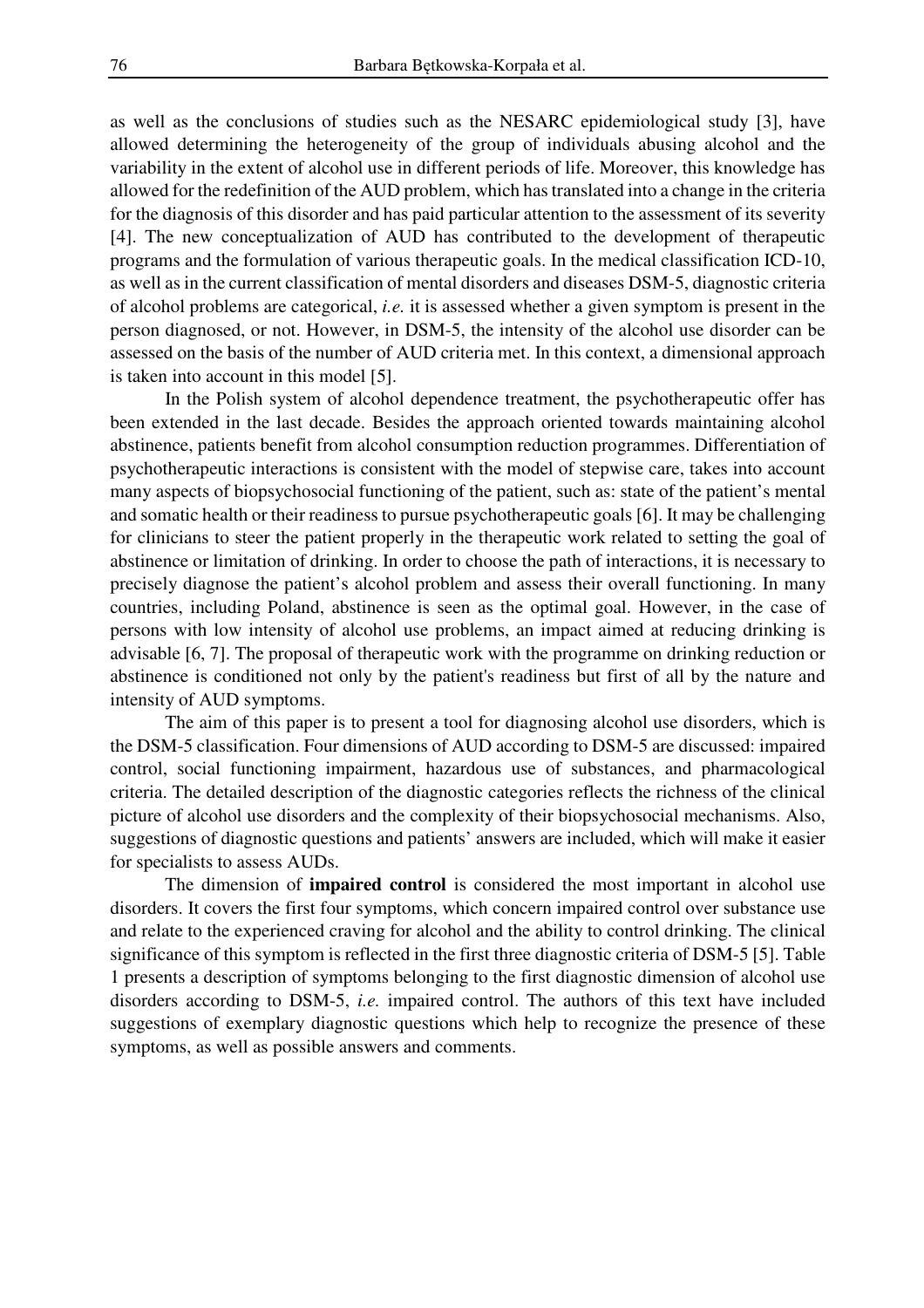$\overline{1}$ 

# Table 1: **First diagnostic dimension of alcohol use disorders according to DSM-5: Impaired Control with exemplary diagnostic questions, answers, and comments**

| Criterion 1       | Alcohol is often taken in larger amounts or over a longer period than was<br>intended                                                                                                                                                                                                                                                                                                                   |
|-------------------|---------------------------------------------------------------------------------------------------------------------------------------------------------------------------------------------------------------------------------------------------------------------------------------------------------------------------------------------------------------------------------------------------------|
| <b>Question 1</b> | How often do you get drunk or hear from others that you are drunk?                                                                                                                                                                                                                                                                                                                                      |
| Answer            | "Sometimes. Only my wife keeps telling me that I drink too much."                                                                                                                                                                                                                                                                                                                                       |
| Comment           | The authors of the DSM emphasize that $-$ in order to confirm a given symptom $-$<br>it is necessary to establish a fixed pattern of intense drinking, <i>i.e.</i> excessive<br>consumption of alcohol. A person with alcohol use disorder spends a lot of time<br>drinking alcohol. He or she often starts with small amounts of alcohol on a given<br>day and then drinks more than they intended to. |
| <b>Question 2</b> | Do you spend more time drinking alcohol than you used to?                                                                                                                                                                                                                                                                                                                                               |
| Answer            | "I like to sit and relax over a beer."                                                                                                                                                                                                                                                                                                                                                                  |
| Comment           | Drinking large amounts of alcohol should not be equated with impaired control.<br>First of all, it is worth checking whether the person exceeds the WHO weekly<br>norms for low-risk drinking and also whether the amount of alcohol and time<br>spent drinking alcohol has increased.                                                                                                                  |
| Criterion 2       | There is a persistent desire to drink alcohol or accompanying unsuccessful<br>efforts to cut down or control alcohol use                                                                                                                                                                                                                                                                                |
| <b>Question 1</b> | How often do you drink more alcohol than you intended?                                                                                                                                                                                                                                                                                                                                                  |
| Answer            | "When I start drinking, I am sometimes surprised how quickly the alcohol has<br>disappeared from the bottle."                                                                                                                                                                                                                                                                                           |
| Comment           | A person with alcohol use disorder wants to control their alcohol use and<br>repeatedly makes unsuccessful attempts to take control of their drinking. He or<br>she tries to stop drinking, reduce the amount of alcohol they drink or sets<br>themselves different rules concerning the control of drinking.                                                                                           |
| <b>Question 2</b> | How often is it difficult for you to stop at a set limit when you start<br>drinking?                                                                                                                                                                                                                                                                                                                    |
| Answer            | "When I drink two beers, I often feel like drinking more and more."                                                                                                                                                                                                                                                                                                                                     |
| Comment           | The patient does not always get drunk in situations when he or she starts<br>drinking. Attention should be paid to the dysfunctional beliefs underlying the<br>decision to continue drinking and the growing need to drink, <i>i.e.</i> the craving for<br>alcohol.                                                                                                                                     |
| Criterion 3       | A great deal of time is spent in activities necessary to obtain alcohol, use<br>alcohol, or recover from its effects                                                                                                                                                                                                                                                                                    |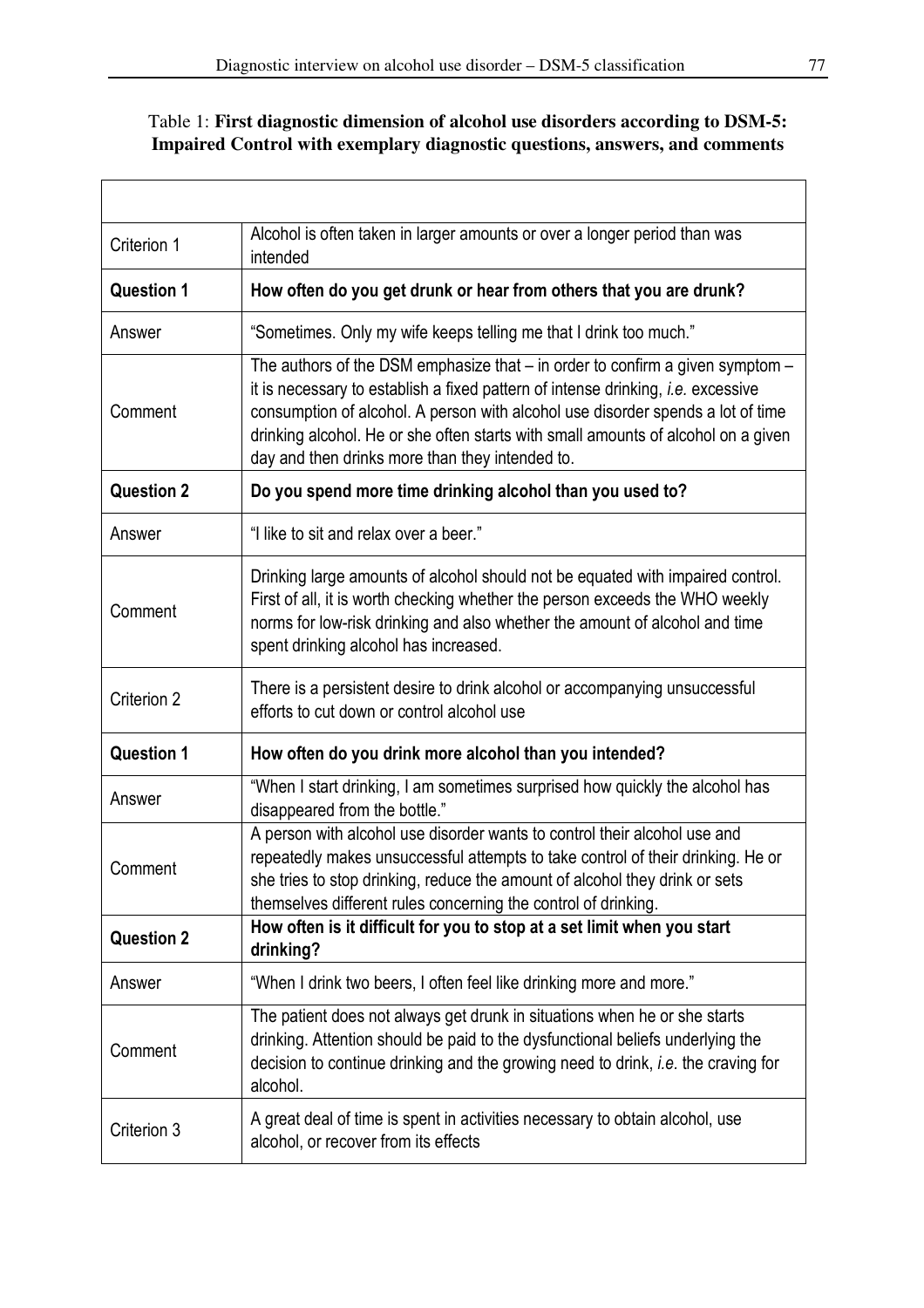| <b>Question 1</b> | Do you sometimes drink alcohol during your work or in other everyday life<br>situations?                                                                                                                                                                                                                                                                                                                                                                    |
|-------------------|-------------------------------------------------------------------------------------------------------------------------------------------------------------------------------------------------------------------------------------------------------------------------------------------------------------------------------------------------------------------------------------------------------------------------------------------------------------|
| Answer            | "I always drink alcohol in the afternoons when I prepare dinner, nobody is home<br>yet, and I have some spare time."                                                                                                                                                                                                                                                                                                                                        |
| Comment           | People who drink alcohol most often do not give up other activities while being<br>under its influence. Alcohol is legal and easy to obtain. Alcohol use disorder<br>means spending a lot of time drinking.                                                                                                                                                                                                                                                 |
| <b>Question 2</b> | How often do you hide the fact that you have been drinking alcohol?                                                                                                                                                                                                                                                                                                                                                                                         |
| Answer            | "I often get the impression on Mondays that colleagues at work know about my<br>drinking."                                                                                                                                                                                                                                                                                                                                                                  |
| Comment           | The alcohol drinking pattern starts to cause negative consequences, which<br>forces the person to try to avoid or mask them.                                                                                                                                                                                                                                                                                                                                |
| Criterion 4       | Craving, or a strong desire or urge to use alcohol                                                                                                                                                                                                                                                                                                                                                                                                          |
| <b>Question 1</b> | How often do you feel the urge to drink alcohol?                                                                                                                                                                                                                                                                                                                                                                                                            |
| Answer            | "Sometimes when I am peeved, I would like to drink right away."                                                                                                                                                                                                                                                                                                                                                                                             |
| Comment           | Drinking is associated with the process of learning by associating simultaneously<br>occurring stimuli. The reward system is also being activated by the release of<br>dopamine. This manifests itself as a strong desire or need to use a substance. It<br>can occur at any time but most often while the person is in an environment<br>where alcohol is being drunk. The occurring need is such strong that the person<br>cannot think of anything else. |
| Question          | How often do you drink alcohol in situations of annoyance, anxiety, or joy?                                                                                                                                                                                                                                                                                                                                                                                 |
| Answer            | "When I get home and have nothing to do in the evening, I open a beer."                                                                                                                                                                                                                                                                                                                                                                                     |
| Comment           | It should be investigated whether there is an established pattern of behaviour,<br>which results in intrusive thoughts and dysfunctional beliefs, leading to<br>perceiving alcohol-related situations as situations which impede abstinence<br>maintenance.                                                                                                                                                                                                 |

Impaired control over drinking is most often defined as a failure in the ability to reduce drinking, both in terms of controlling already started drinking and avoiding alcohol. It is worth mentioning that ineffective attempts to avoid or completely stop drinking are a relatively less frequent phenomenon of impaired control than difficulties in controlling the time and amount of alcohol consumption [8].

Impaired control is a phenomenon affecting the mental processes of a person, which limits their ability to control their alcohol-related behaviour in specific situations. It usually starts with making **impulsive decisions about increasing the amount of drunken alcohol or the frequency of drinking**. An established pattern of such behaviour results in negative consequences in the future. It forces the person to avoid situations related to drinking or to undertake complete abstinence. Further failures on this level result in a **deepening inability to**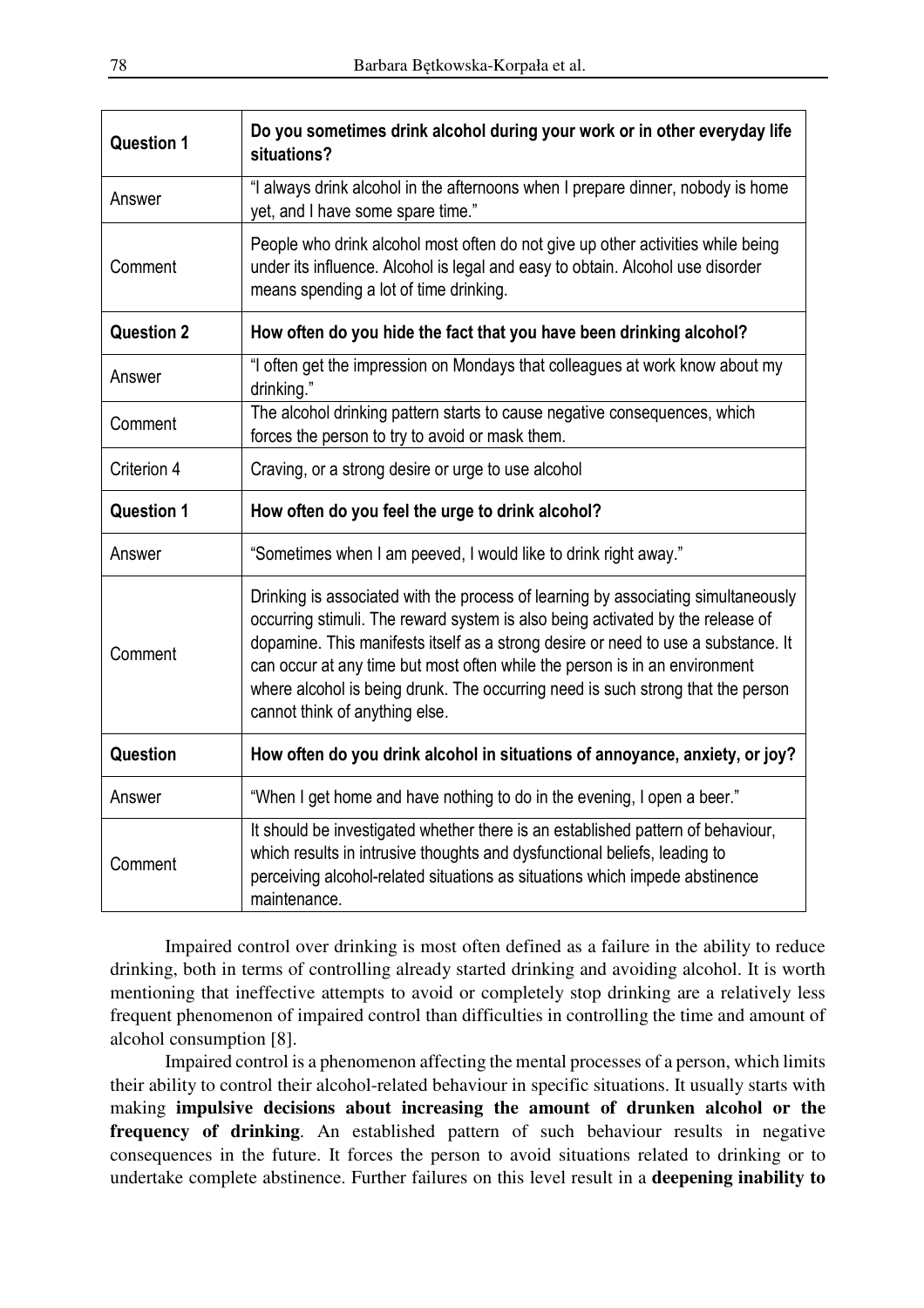**discontinue the already started drinking** [9, 10]. In the diagnosis of AUDs, it is also important to observe symptoms of **using more alcohol and devoting more time to drinking**. Assigning the commonly understood "loss of control" only to people who, after drinking a small amount of alcohol, get drunk or cannot stop drinking is a big mistake.

**Experiencing alcohol cravings** is an important part of alcohol-related disorders. Many people at the beginning of their treatment or in the process of relapse confirm a strong, intrusive need to drink [11, 12, 13]. Craving for alcohol as a subjectively experienced phenomenon is extremely difficult to define. In clinical practice, many patients may deny its occurrence or have difficulties in recognising it due to the strong emotions experienced during the initial period of abstinence maintenance [14].

Although there are many theoretical concepts of alcohol cravings, the most common concept of craving used by both patients and clinicians refers to the strong need to drink alcohol.

A common problem is to distinguish between the diagnostic dimension of alcohol cravings and the need to drink among moderate drinkers. There are few studies directly assessing the accuracy of this symptom as a diagnostic criterion according to DSM-5. Some confirm the occurrence of cravings in the continuum of alcohol use disorders only at the moderate or severe level (see above). Many people who experience problems related to alcohol consumption report experiencing a strong or persistent, difficult to control need to drink alcohol. It may appear many times a day or last for several hours [5, 15]. It is known that experiencing severe cravings is associated with increased alcohol consumption and consequences resulting from it, such as depression, shame, deteriorating health and neglected appearance, deteriorated relationships with others or problems at work [16, 17].

The complex nature of alcohol cravings is reflected in DSM-5 in two symptomatic criteria relating to separate areas of experience. Unfortunately, the authors do not differentiate the symptoms precisely. From scientific studies and earlier publications on the emerging classification of DSM-5 it can be concluded that persistent desire refers to a long-lasting intention to drink, from which a person has repeatedly been unable to refrain [4, 15-18]. The craving for alcohol, included in criterion 4, manifests itself as a strong desire to drink. It is connected with classical conditioning and also with the activation of the reward system through the release of dopamine. It may occur in circumstances where alcohol is being drunk. This need becomes intense and is accompanied by intrusive thoughts about drinking alcohol.

It seems reasonable to ask about the **causes and mechanisms** underlying impaired control. Why is it difficult for some people to stay within the limits of low-risk drinking? From the very beginning, control impairment has been correlated with the activity of the dopamine system and the ability to regulate emotions [19, 20]. Scientists agree that impaired control is caused by increased responsiveness to alcohol-related stimuli, which is related to dysfunction of cortical areas such as the insula [21]. Studies concerning genetic aspects have confirmed that dependence in the family of origin is a risk factor which increases the likelihood of alcohol use disorders. The genes *OPRM1* and *DRD2* have been identified to be possibly associated with the difficulty in reducing drinking [8]. Attempts to identify individual genes have indicated a strict association between impaired control and neurobiological dysfunction and/or alcohol use disorders in the family of origin [22].

To sum up, impaired control is a more complex phenomenon, often underestimated by specialists. The first symptoms of alcohol use disorders appear in their early stages, before the person experiences serious consequences. The diagnostic and therapeutic challenge is to be able to recognise the signs of a deepening process of control impairment before it reaches the form of a severe irreversible disorder.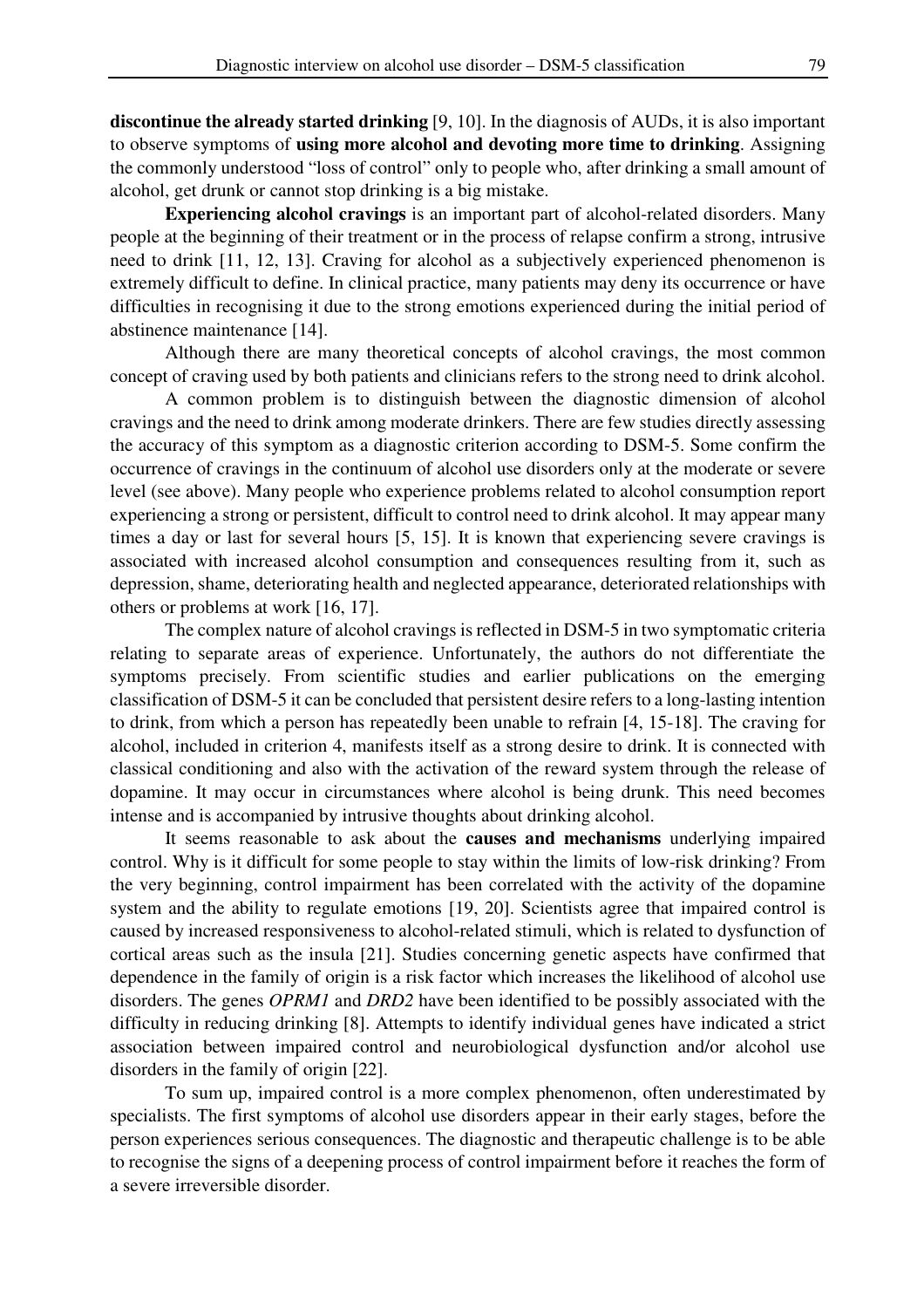**The second dimension** of the symptoms of alcohol use disorders relates to the presence of social problems resulting from alcohol abuse. Already in the 1950s, the role of social functioning of problem drinkers was stressed. Shortly afterwards, in 1956, the American Medical Association made a decision to qualify alcoholism as a disease, thus departing from the understanding of this phenomenon in the criteria of moral disturbances.

Analysing the functioning of an individual in society, one can see a change in the pace of life and the need for him or her to reconcile many social roles, which at the same time increases tension and forces the need for its rapid reduction. Drinking alcohol is undoubtedly a quick and quite easy way to achieve a state of relaxation or pleasure.

The fifth, sixth and seventh criteria refer to the spheres of individual life which are related to social and emotional functioning (Table 2).

#### Table 2: **Second diagnostic dimension of alcohol use disorders according to DSM 5: Social Functioning Impairment with exemplary diagnostic questions, answers, and comments**

| Criterion 5       | Recurrent alcohol use resulting in a failure to fulfil major role obligations at work,<br>school, or home                                                                                                                                                                                                                                                                                                                                                                                                           |
|-------------------|---------------------------------------------------------------------------------------------------------------------------------------------------------------------------------------------------------------------------------------------------------------------------------------------------------------------------------------------------------------------------------------------------------------------------------------------------------------------------------------------------------------------|
| <b>Question 1</b> | What occupational difficulties do you experience as a result of drinking?<br>Please try to describe them referring to the last 12 months.                                                                                                                                                                                                                                                                                                                                                                           |
| Answer            | I did not go to work on some Mondays, but besides this, I am a good employee<br>and I do not neglect my duties.                                                                                                                                                                                                                                                                                                                                                                                                     |
| Comment           | The patient links his/her alcohol consumption with absenteeism at work. It<br>should be remembered, however, that determining the impact of drinking on the<br>quality of work has a high diagnostic value. Therefore, it is worth asking about<br>delays to work, leaving work early, poor productivity, difficulties with<br>concentration, which translate into the quality of the performed duties.                                                                                                             |
| <b>Question 2</b> | Do your household members report that you neglect your household<br>duties because of drinking?                                                                                                                                                                                                                                                                                                                                                                                                                     |
| Answer            | Sometimes I would rather relax over a bottle than work in the garden or do<br>something at home. There is always something to do at home, but I also need<br>time to relax after work. After all, there is nothing bad in that I relax over a bottle<br>of beer after a hard working day.                                                                                                                                                                                                                           |
| Comment           | This response suggests that the patient receives various messages about<br>neglecting his or her duties because of drinking. Due to the tendency to<br>minimize harm, the patient does not notice that the damage in the family sphere<br>is the result of him or her drinking alcohol. It should be remembered that<br>patients may experience various difficulties in the family and the professional<br>sphere. It is important to investigate those that remain in the causal link with<br>alcohol consumption. |
| Criterion 6       | Continued alcohol use despite having persistent or recurrent social or<br>interpersonal problems caused or exacerbated by the effects of alcohol                                                                                                                                                                                                                                                                                                                                                                    |
| <b>Question 1</b> | You said that your relationships at home have deteriorated due to your<br>alcohol consumption. What did your drinking look like after the quarrels?                                                                                                                                                                                                                                                                                                                                                                 |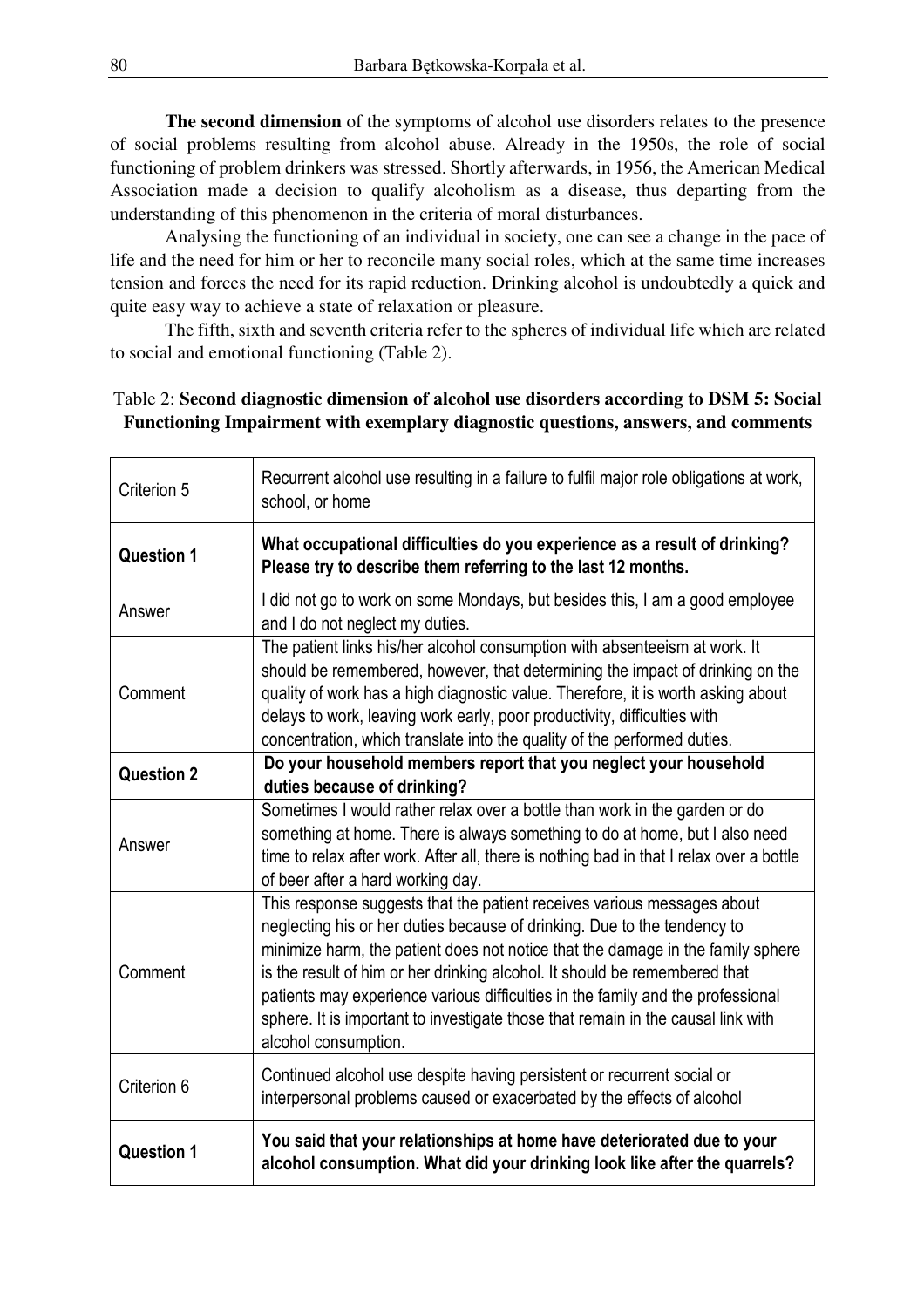| Answer            | My family overreacts, they keep picking on me. After all, I do not do anything<br>wrong to anyone. I work, so I think I have the right to drink a beer after a whole<br>working day. After these quarrels, I started drinking in secret, sometimes in the<br>garage, sometimes on my way to the shop. Without those scenes, this would<br>not be the case.                                                                                                                                                                                |
|-------------------|-------------------------------------------------------------------------------------------------------------------------------------------------------------------------------------------------------------------------------------------------------------------------------------------------------------------------------------------------------------------------------------------------------------------------------------------------------------------------------------------------------------------------------------------|
| Comment           | The patient does not see the cause and effect relationship between drinking<br>alcohol and deteriorating relationships in their family. In interpersonal relations,<br>he or she blames others for the arising difficulties.                                                                                                                                                                                                                                                                                                              |
| <b>Question 2</b> | You said that lately, your employer pointed out that you were behaving<br>worse at work and that you smelled of alcohol on Monday. Shortly<br>afterwards, you received an ultimatum at work that if anyone notices you<br>smell of alcohol at work again, you will be fired. How did your drinking<br>look like after this event?                                                                                                                                                                                                         |
| Answer            | Sometimes I am nervous at work and my boss has already paid attention to<br>this, but I never drink alone. That day, when my boss felt me smell of alcohol,<br>my friends have come to visit, unexpectedly. I never drink so much myself on<br>Sundays. Now I try not to drink on Sundays. In the beginning, after this warning,<br>I did not drink at all, but then I thought, on Friday or Saturday it will not hurt<br>anyone. It happened once again on Sunday, but my boss didn't notice anything,<br>I did a lot of work on Monday. |
| Comment           | Despite the obvious harm to his or her professional life, which results from<br>drinking alcohol, the patient returns to consumption with time. Despite the<br>developed system of justifying situations in which he or she loses control over<br>drinking, he or she is aware of the harm to their professional life resulting from<br>drinking alcohol, and yet the patient repeats this risky behaviour.                                                                                                                               |
| Criterion 7       | Important social, occupational, or recreational activities are given up or reduced<br>because of alcohol use                                                                                                                                                                                                                                                                                                                                                                                                                              |
| <b>Question 1</b> | What gives you a feeling of pleasure nowadays and what did some time<br>ago? How do you reward yourself after a hard day at work?                                                                                                                                                                                                                                                                                                                                                                                                         |
| Answer            | Recently, there are not many things that make me feel relaxed. I turn on my<br>computer, take a beer, and play a game or watch movies. I used to go for walks<br>or cycling more often but now I don't want to any more, I prefer beer and my<br>computer.                                                                                                                                                                                                                                                                                |
| Comment           | The patient notices a change in the way he or she spends their free time.<br>Currently, he or she reduces their past activities to relax while drinking alcohol.                                                                                                                                                                                                                                                                                                                                                                          |
| <b>Question 2</b> | What are your hobbies? How much time have you spent on them during<br>the last year?                                                                                                                                                                                                                                                                                                                                                                                                                                                      |
| Answer            | I used to like books - I have always read books or newspapers after putting the<br>children to bed. Now I don't feel like it anymore. I prefer to have a drink and go<br>to sleep or watch a TV show.                                                                                                                                                                                                                                                                                                                                     |
| Comment           | The patient sees a change in their interests. Currently, he or she limits their<br>relaxation after hard work mainly to drinking alcohol. There is a gradual loss of<br>interests in favour of drinking alcohol.                                                                                                                                                                                                                                                                                                                          |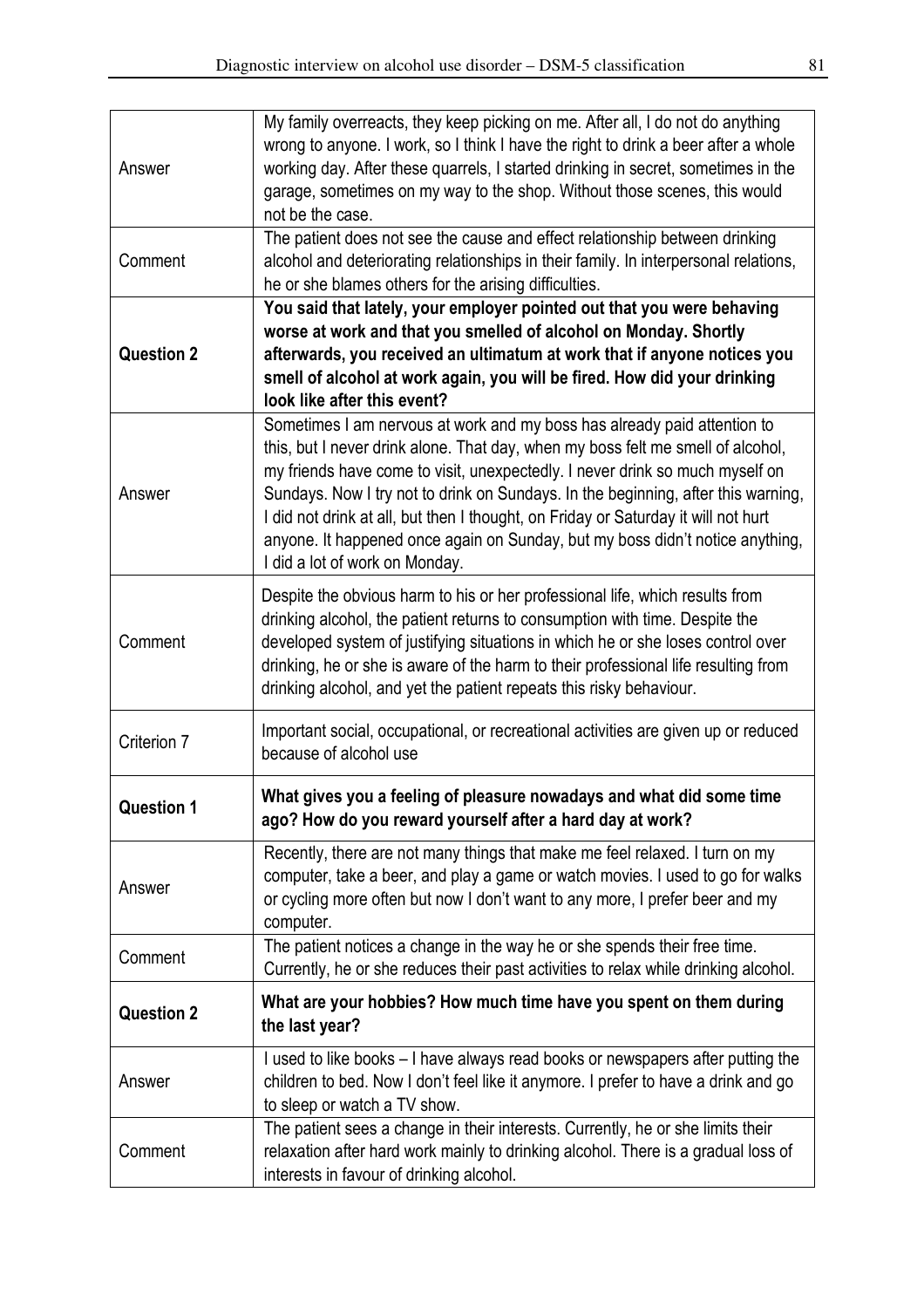The fifth symptomatic criterion relates to the relationship between **alcohol consumption and the fulfilment of important duties**. Analyses unequivocally indicate a linear relationship between the increase in alcohol consumption and a comprehensive evaluation of the quality of work performed [cited in: 23]. Studies carried out in workplaces have shown that higher alcohol consumption by employees has an impact on delays to work, early leaving from work, reduced productivity, or inappropriate behaviour that builds up tension in the team. The results of research do not clearly show the impact of alcohol on absenteeism at work. It can thus be concluded that there is a strong relationship between alcohol consumption and work quality rather than absenteeism. The implication for the therapeutic practice is to place more emphasis in the interview with the patient and to diagnose the impact of his or her drinking on the quality of his or her work duties and productivity rather than on his or her absence from work due to alcohol consumption. The described symptom also refers to neglect, as a result of alcohol consumption, in the performance of various basic household or social duties, which in turn leads to conflicts and quarrels. For the correct assessment of symptom 5, it is necessary to demonstrate serious difficulties in performing duties as a result of repeated alcohol consumption. Single episodes of evasion at work, school, or home are not sufficient to meet this criterion. It should be stressed that this criterion regards cyclical drinking of alcohol which results in neglect of basic duties. For an employee, this will be negligence resulting in deterioration of the quality of their work or even dismissal from work, for a student, neglect of duties that will result in a reduction in grades or lack of promotion, and for the closest family, serious evasion of duties leading to the deterioration of relations with relatives (including children).

Within criterion six, the awareness of harm in the social area resulting from alcohol consumption is important. This is of importance because problem drinkers do not always realize the harm resulting from their consumption. An incomplete orientation as to the relationship between drinking and problems in functioning may result from many cognitive deformations occurring in problem drinkers. The most common deformations developing together with the deepening alcohol problem include: rationalizing, shifting responsibility, colouring memories.

The examination of the symptom in question is staged (Fig. 1). First of all, it should be established:

- whether the patient has knowledge about the harmful effects of drinking alcohol on his or her functioning,
- whether he or she is suffering from a disease, and whether he or she has been informed by their physician about the need to discontinue drinking because of their disease,
- whether the employer, family, or relatives of the drinker have talked about problems in everyday life resulting from drinking alcohol by the patient [24].

Secondly, it should be examined whether the patient perceives a direct link between alcohol consumption and social harm. Thirdly, whether, despite being aware of the negative impact on his or her social functioning, the patient continues to drink.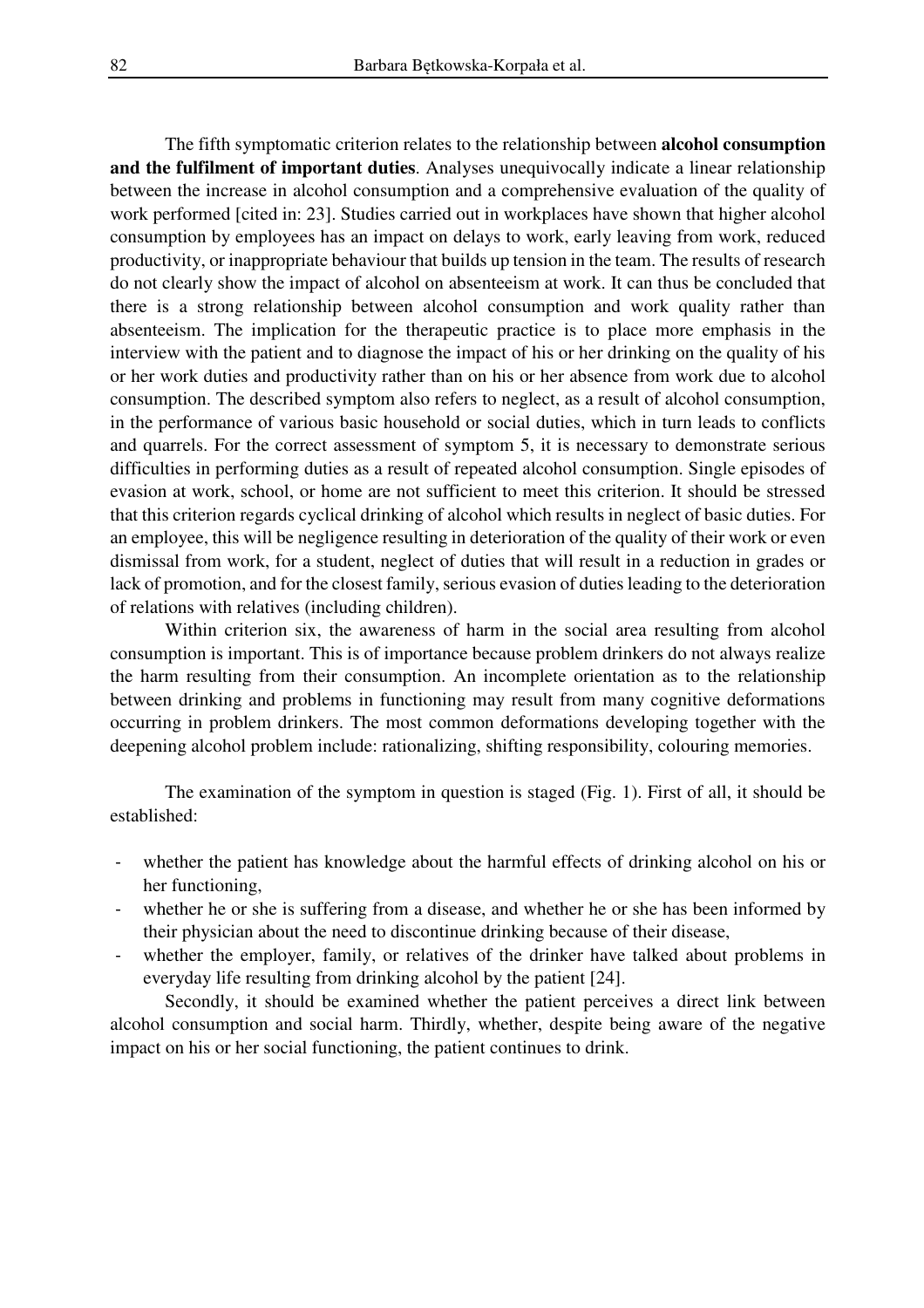| Investigating whether the patient has knowledge<br>about the social harm of alcohol drinking                                                                                               |
|--------------------------------------------------------------------------------------------------------------------------------------------------------------------------------------------|
| If yes                                                                                                                                                                                     |
| Can the patient indicate social harm in relation to himself or<br>herself? (Investigate whether the element of self-awareness of<br>social harm related to alcohol consumption is present) |
| If yes                                                                                                                                                                                     |
| Does the patient continue to drink despite being aware<br>of the social harm?                                                                                                              |
| If yes                                                                                                                                                                                     |
| Criterion 6 is fulfilled                                                                                                                                                                   |

Fig. 1. **Diagnosis process in the area of criterion 6 (own study)**

Drinking alcohol may, in this case, be a constant behaviour, which means that the damage resulting from drinking is continuous or periodic. The social harm may be of different nature (as in criterion five), however, in order for this criterion to be fulfilled, it has to be established that the patient continues to drink despite being aware of the harm.

Criterion seven refers to the progressive changes in the lifestyle of a drinking person, consisting of weakening existing significant interests in favour of alcohol consumption. It is important to know the main areas of the patient's activity when gathering information about him or her. Additionally, it is necessary to examine whether, as the process of alcohol consumption deepens, the person devotes less time, attention, or effort to maintain this activity. Previous ways of coping with difficult situations, ways of rewarding oneself, may become less and less attractive, less accessible and may be a source of less pleasure.

In conclusion, as the use of alcohol increases, the problems of social functioning become more and more acute. Individual criteria included in the social dimension allow for precise determination of the nature of damages on professional, family, school, and recreational levels. Also important is, to what extent the patient is aware of the social harm resulting from alcohol consumption.

**The third dimension** relating to hazardous alcohol use includes two symptomatic criteria. Criterion 8 refers to repeated drinking in situations in which it is physically hazardous and criterion 9 relates to continuing drinking despite being aware of the existence of persistent or recurring somatic or mental problems which have been caused or exacerbated by drinking. The authors of the DSM-5 classification emphasize that in assessing this aspect of alcohol use, it is the **failure** to discontinue alcohol consumption despite the problems and harm caused by this substance that is most important, not the mere occurrence of the problem (Table 3).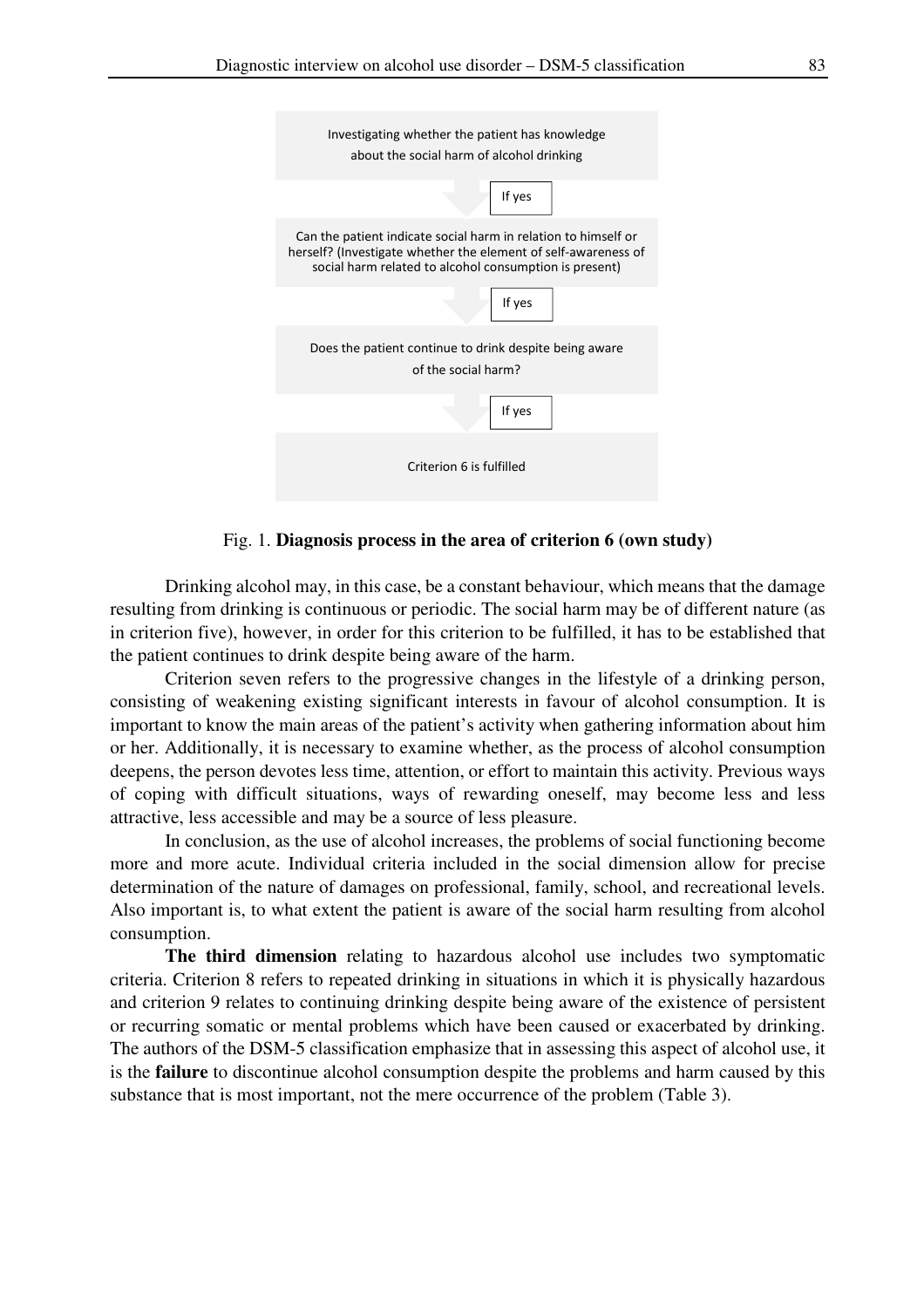## Table 3: **Third diagnostic dimension of alcohol use disorders according to DSM-5: Hazardous Alcohol Use with exemplary diagnostic questions, answers, and comments**

| Criterion 8       | Recurrent alcohol use in situations in which it is physically hazardous (e.g.<br>driving a car or operating machinery by a person under the influence of alcohol)                                                                                                                                                                                                                                                                                                                                                                                                                                                                                                                                                                                                         |
|-------------------|---------------------------------------------------------------------------------------------------------------------------------------------------------------------------------------------------------------------------------------------------------------------------------------------------------------------------------------------------------------------------------------------------------------------------------------------------------------------------------------------------------------------------------------------------------------------------------------------------------------------------------------------------------------------------------------------------------------------------------------------------------------------------|
| <b>Question 1</b> | Tell me about a situation or situations in which you were doing something<br>after drinking alcohol that you later regretted?                                                                                                                                                                                                                                                                                                                                                                                                                                                                                                                                                                                                                                             |
| Answer            | "I hate to admit it now because I have never been in such a situation before. A<br>month ago I got behind the wheel after a drink or two. My partner asked me to<br>call a taxi, but I just yelled at her and we went home. I don't remember it, but my<br>partner mentioned that at some point I got lost in my thoughts and hit a wall with<br>our reflector. Fortunately, it ended up with a minor repair in a repair garage. Now<br>I wish I'd listened to her and I'm sorry that we had this fight."                                                                                                                                                                                                                                                                 |
| Comment           | One of the typical behaviours that cause harm to both the drinker and his or her<br>loved ones is drink-driving. There is no safe dose - every level of alcohol in the<br>blood immediately impairs a driver's skills. At increased risk of harm and injury<br>are people who usually drink little amounts of alcohol but sometimes drink a lot<br>of it.                                                                                                                                                                                                                                                                                                                                                                                                                 |
| <b>Question 2</b> | Please describe a situation in which you have engaged in behaviour that is<br>hazardous to your health while under the influence of alcohol.                                                                                                                                                                                                                                                                                                                                                                                                                                                                                                                                                                                                                              |
| Answer            | "I remember having had one beer one afternoon when I was pregnant with my<br>first child. It was so hot this day this caused me to fall asleep, so I forgot about<br>the appointment with my physician that afternoon. The next day I called the<br>registration and I had to make up some excuses for them to get a new<br>appointment."                                                                                                                                                                                                                                                                                                                                                                                                                                 |
| Comment           | There are some gender differences in the health state and alcohol use<br>disorders. Women who abuse alcohol are more susceptible to somatic<br>consequences than men. This is caused by the fact that in the female body<br>there is more fat and less water. Moreover, they metabolise less alcohol in the<br>esophagus and stomach. As a result, the blood alcohol level after a certain<br>portion of alcohol is usually higher in women than in men, causing more<br>negative health consequences. Another important element in this situation is the<br>risk of prenatal damage and foetal alcohol syndrome in their child. At the same<br>time, in both women and men, alcohol has a negative impact on cognitive<br>functions, including memory and concentration. |
| Symptom 9         | Alcohol use is continued despite knowledge of having a persistent or recurrent<br>physical or psychological problem that is likely to have been caused or<br>exacerbated by alcohol                                                                                                                                                                                                                                                                                                                                                                                                                                                                                                                                                                                       |
| <b>Question 1</b> | Please think about it and tell me: what effect does alcohol have on your<br>physical well-being, fitness, and physical condition?                                                                                                                                                                                                                                                                                                                                                                                                                                                                                                                                                                                                                                         |
| Answer            | "I have noticed that on Mondays, after weekends at which I've been drinking<br>with friends, I have poorer performance in my tennis training. I've also had<br>stomach aches on Monday morning one or two times. It's probably the liver                                                                                                                                                                                                                                                                                                                                                                                                                                                                                                                                  |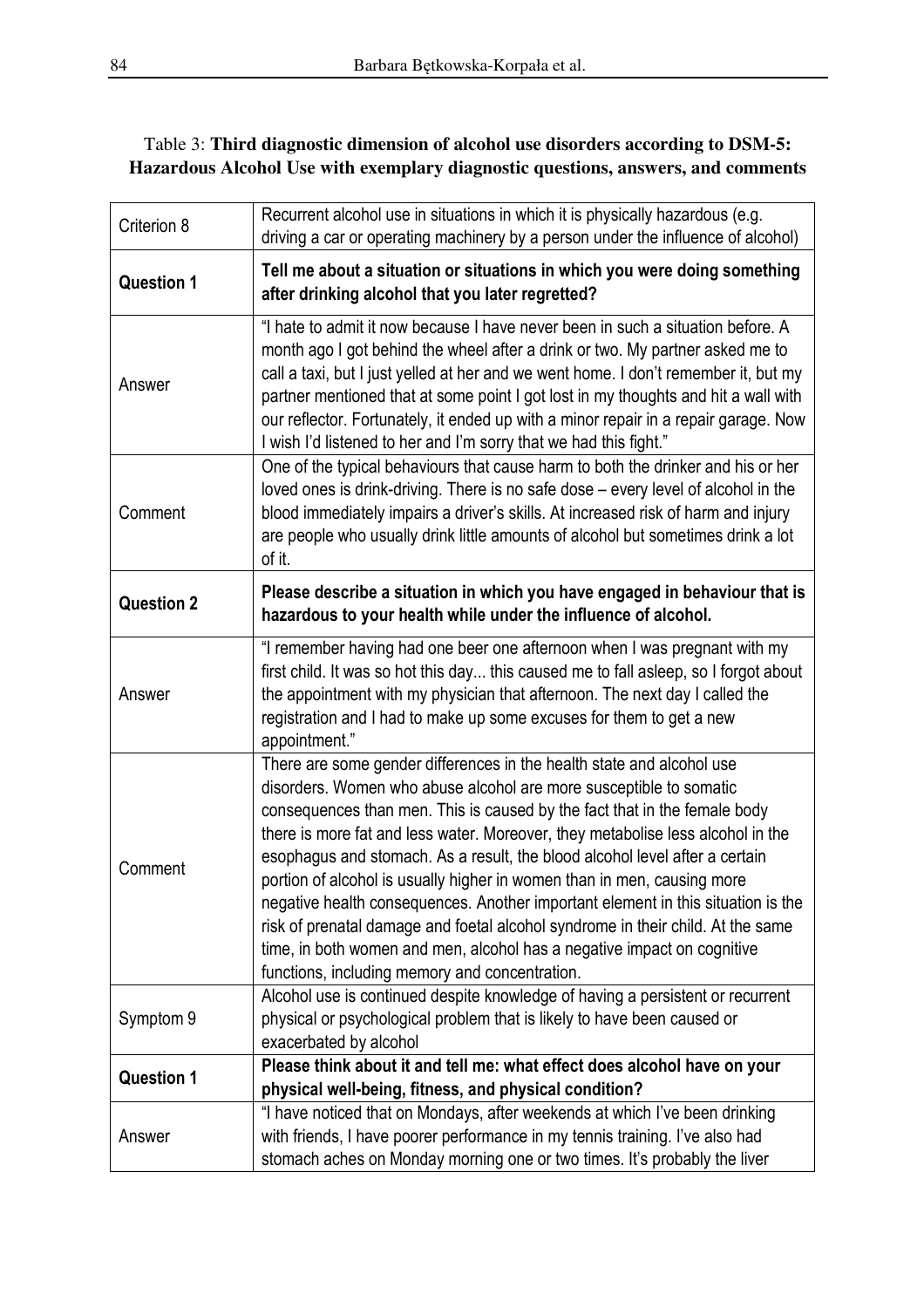|                   | [laughs]. Maybe I should finally check my 'liver values' I've been trying to do<br>this for six months now but there's always something more important to do."                                                                                                                                                                                                                                                                                                                                                                                                                                                   |
|-------------------|------------------------------------------------------------------------------------------------------------------------------------------------------------------------------------------------------------------------------------------------------------------------------------------------------------------------------------------------------------------------------------------------------------------------------------------------------------------------------------------------------------------------------------------------------------------------------------------------------------------|
| Comment           | Negative health consequences of alcohol abuse can be short- or long-term.<br>These include, among others, diseases and disorders of the digestive system<br>(e.g. liver cirrhosis, pancreatitis). In the presented situation, pain in the<br>abdominal cavity may result from chronic toxic effects of alcohol on the function<br>and structure of organs. Postponement of control tests may contribute to the<br>deterioration of health, physical condition, and efficiency.                                                                                                                                   |
| <b>Question 2</b> | What kind of difficult emotions do you experience after drinking alcohol?                                                                                                                                                                                                                                                                                                                                                                                                                                                                                                                                        |
| Answer            | "I have noticed that I become more explosive under the influence of alcohol and<br>I sometimes argue with others about things that are not really important. I often<br>feel guilty afterwards and the next couple of weeks I try to avoid contact with<br>people I have offended or hurt. As I now think about it, at least in half of the<br>situations in which I have been drinking alcohol I finally felt depressed in a way<br>that I found difficult to control. The euphoria and relaxation which I felt at the<br>beginning passed quickly. Maybe these are signs of a recurrence of my<br>depression?" |
| Comment           | Abuse of alcohol can lead to emotional and psychological difficulties (e.g.<br>depressive disorder, anxiety). Previous symptoms signalling mental difficulties<br>may be exacerbated by the intake of this substance, and the greater the amount<br>and frequency, the greater the risk. Alcohol has an inhibitory effect on the<br>nervous system, as a result of which the level of criticism and control over<br>emotional reactions decreases, and the tendency to react impulsively and<br>inadequately with anger, sadness, or fear increases.                                                             |

Alcohol increases the risk of various types of disorders, both during short, as well as intensive contact with the substance. This is called the acute form of the effects of alcohol. Chronic effects are referred to as consequences of alcohol consumption over a longer period of time [25]. It is worth noting that the short-term and long-term effects of alcohol consumption may overlap to a significant extent. This depends on individual predispositions and susceptibility to specific diseases [23]. The risk of many serious diseases increases with the increase of the amount of alcohol consumed, and – what is more – previous studies have found no threshold below which alcohol consumption would have no impact on health [26-28]. Reports show that alcohol as a toxic substance is associated with more than 60 types of health disorders (physical and mental) with short- and long-term consequences [23]. These include, among others, neuropsychiatric diseases and disorders (*e.g.* epilepsy, sleep disorders), digestive system diseases (*e.g.* liver cirrhosis, pancreatitis), cardiovascular system diseases (*e.g.* hypertension, stroke, arrhythmias), metabolic changes (*e.g.* diabetes), cancer (*e.g.* laryngeal cancer, breast cancer), or prenatal damage. There are some gender differences related to health status and alcohol use disorders. Women who abuse this substance are significantly more susceptible to somatic consequences of abuse, *e.g.* liver disease. This is, among other things, due to the fact that they usually weigh less and their body contains more fat and less water. In addition, they metabolise less alcohol in the esophagus and stomach. As a result, the blood alcohol level after consumption of a given portion of alcohol is usually higher in women than in men, causing more negative health consequences [5].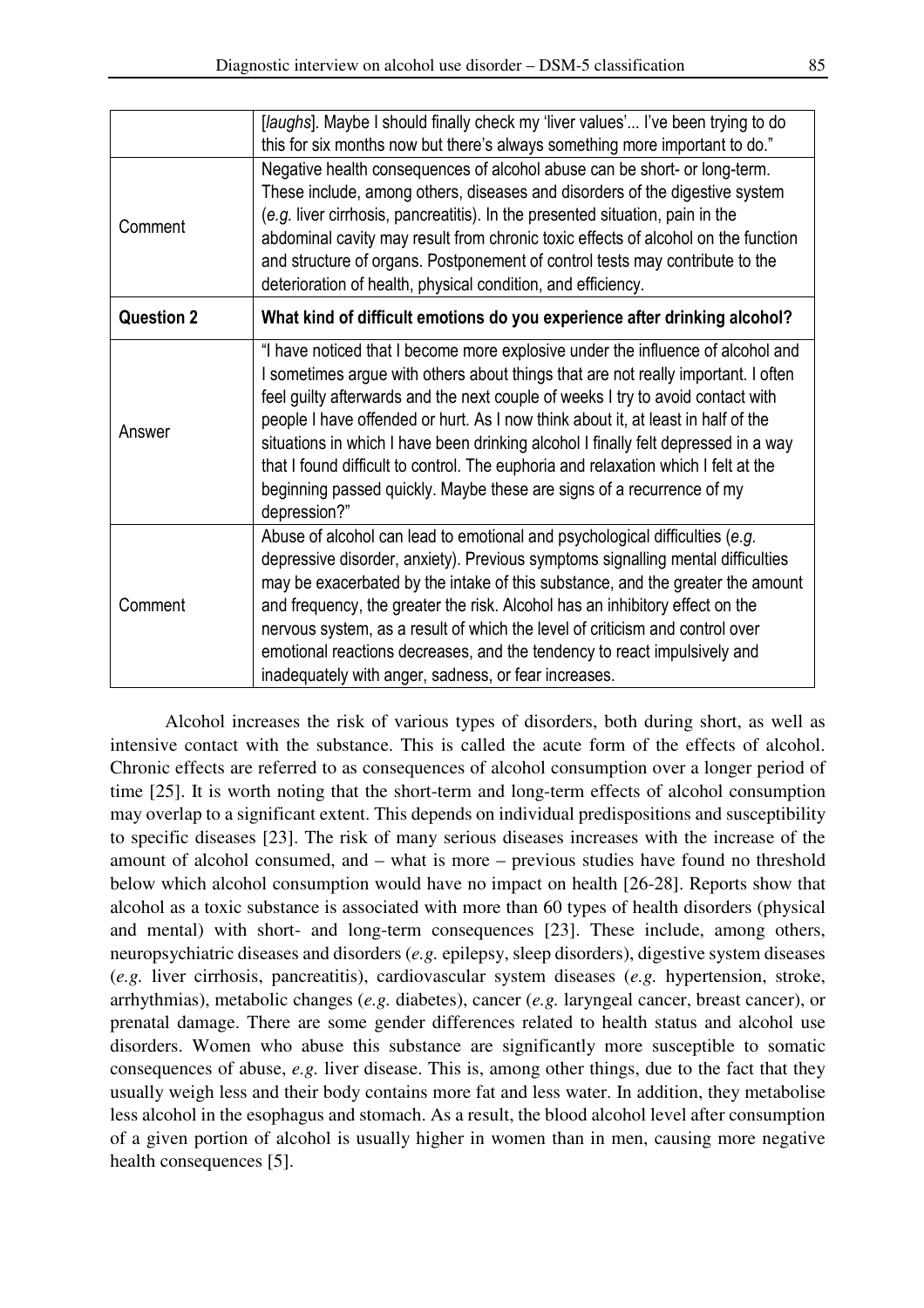In addition to somatic disorders, alcohol abuse results in mental difficulties (*e.g.* depressive disorders, anxiety, psychosis, post-traumatic stress disorder, suicide). There is evidence that independently pre-existing mental disorders may be exacerbated by the intake of the misused substance, and the greater the amount and frequency, the greater the risk. The symptoms of mental disorders caused by alcohol use may not differ in any way from those of independent mental disorders, but their treatment and prognosis are different [5].

It is also importantly noted that alcohol abuse accelerates brain mass loss and deteriorates brain functions, resulting in cognitive problems ranging from mild to moderate deficits to dementia. Alcohol consumption by young people may lead to changes in the structure of the hippocampus (responsible for memory processes, among others), and drinking it in large quantities may cause permanent impairment of brain development [23].

Physical damages and injuries are also mentioned among the harm associated with alcohol use disorders. It has been proven that alcohol consumption correlates with injuries and the risk of accidents, including death. People who usually drink very little alcohol, but sometimes drink a lot of it, are at a higher risk [29]. One of the typical behaviours that result in alcoholrelated harm to the drinker is drink-driving. The risk of driving after alcohol increases with both the amount of alcohol consumed and the frequency of drinking large doses of alcohol on one occasion [30, 31]. A review of more than a hundred studies shows that every alcohol level in the blood immediately impairs a driver's skills [32].

In conclusion, it is worth stressing that reducing or discontinuing drinking has a beneficial effect on the physical and mental health of the alcohol-abusing person even in the case of chronic diseases such as cirrhosis or depression. Some of the damage caused by the toxic effects of alcohol can be almost immediately reversed and some can be eliminated by stopping using alcohol. Work aimed at changing the recurrent failure to discontinue or change the drinking style is one of the most important aspects of therapeutic support for alcohol abusers. A cornerstone of the recovery process is raising awareness of the association between alcohol abuse and permanent or recurrent physical or mental problems caused or exacerbated by alcohol consumption and awareness of the responsibility for change. The exemplary questions in Table 3 refer to those two criteria, which are related to situations of failure to discontinue using alcohol despite problems and health damage caused by the substance to the alcohol abusing person.

Another area of alcohol use disorders that has been identified by the authors of DSM-5 is the **pharmacological dimension**, which includes two criteria relating to neurobiological mechanisms. It is crucial for the diagnosis of alcohol use disorders [20, 33]. The tenth symptomatic criterion in DSM-5 concerns tolerance, while the eleventh criterion concerns withdrawal syndrome (Table 4).

### Table 4: **Fourth diagnostic dimension of alcohol use disorders according to DSM 5: Pharmacological Criteria with exemplary diagnostic questions, answers, and comments**

| Criterion 10      | Tolerance, as defined by either of the following: a need for markedly increased<br>amounts of alcohol to achieve the desired effect or a markedly diminished effect<br>with continued use of the same amount of alcohol |
|-------------------|-------------------------------------------------------------------------------------------------------------------------------------------------------------------------------------------------------------------------|
| <b>Question 1</b> | Would you say that you now have a higher tolerance for alcohol than you<br>used to have?                                                                                                                                |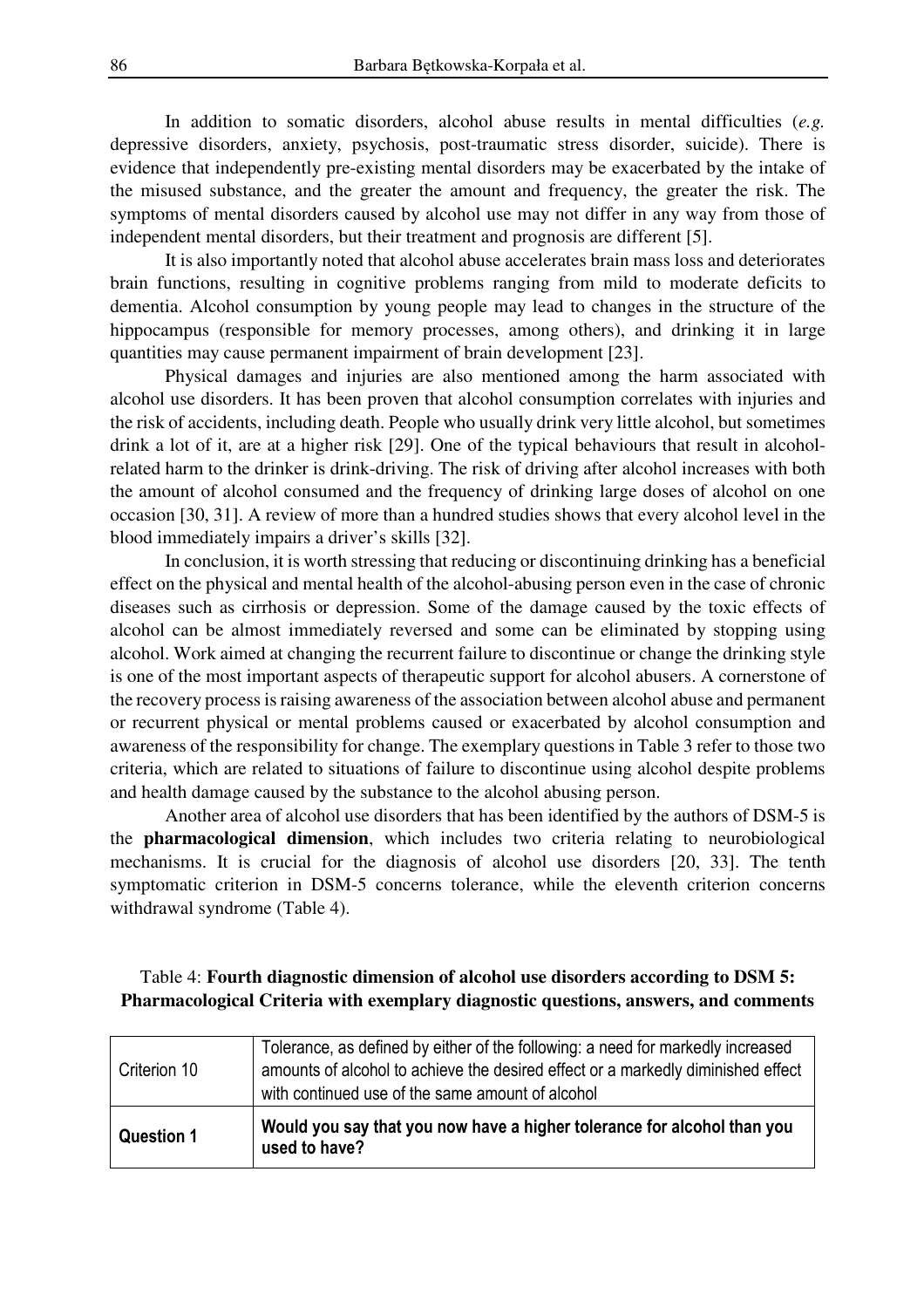| Answer            | "Some years ago (at the age of about 20 years), when I started drinking I didn't<br>need much. After a quarter of vodka, I was already heavily drunk. Now (42 years<br>old) I know I have had enough after half a litre."                                                                                                                                                                                                              |
|-------------------|----------------------------------------------------------------------------------------------------------------------------------------------------------------------------------------------------------------------------------------------------------------------------------------------------------------------------------------------------------------------------------------------------------------------------------------|
| Comment           | The patient's tolerance to alcohol has increased over the last 20 years. In order<br>to get drunk, the patient needs twice as much alcohol as he or she used to.                                                                                                                                                                                                                                                                       |
| <b>Question 2</b> | How much alcohol do you drink now to achieve the same effect as, for<br>example, 3 years ago?                                                                                                                                                                                                                                                                                                                                          |
| Answer            | "Well, I drink less. I feel worse. Last year, wine in the evening was normal. But<br>now I can't do this anymore. I have one four-pack for two days. I drink about two<br>beers and that's enough to feel the alcohol."                                                                                                                                                                                                                |
| Comment           | Considering standard portions, only one year ago the patient drank about 7.5<br>standard portions to obtain the state of pleasure associated with being under the<br>influence of alcohol; currently, he or she drinks four. This answer allows for the<br>recognition of a decrease in tolerance to alcohol.                                                                                                                          |
| Criterion 11      | Presence of characteristic withdrawal symptoms due to discontinuation of<br>drinking or reduction of the alcohol dose or drinking/intake of substances with<br>similar effect with the intention of relieving or avoiding withdrawal symptoms                                                                                                                                                                                          |
| <b>Question 1</b> | Please describe me how you feel physically when you are not drinking<br>alcohol, e.g. on the next day.                                                                                                                                                                                                                                                                                                                                 |
| Answer            | "As if I was about to fall apart. Everything falls out of my hands, they are<br>shivering that much. I have problems breathing and I run to the toilet all the time<br>because"                                                                                                                                                                                                                                                        |
| Comment           | The patient lists a number of symptoms characteristic of alcohol withdrawal<br>syndrome (AWS). The assessment of its severity is important because in some<br>cases it may be life-threatening and requires pharmacotherapy or<br>hospitalization.                                                                                                                                                                                     |
| <b>Question 2</b> | Please tell me: what is your mental state when you do not drink alcohol,<br>e.g. for a few days?                                                                                                                                                                                                                                                                                                                                       |
| Answer            | "Everything makes me nervous, even when the children watch TV. I keep<br>thinking that I would feel better if I had a drink. I can't focus on my work. I cry. I<br>feel sorry for my children. After a few days, this nervousness disappears but I<br>have problems memorising things."                                                                                                                                                |
| Comment           | The patient often tries to stop drinking alcohol and has several weeks of<br>abstinence. The mental symptoms he or she notices are characteristic of alcohol<br>withdrawal syndrome. Some neuropsychological disturbances resulting from the<br>influence of alcohol on the brain, e.g. memory, focussing attention withdraw over<br>a longer period of abstinence, but sometimes, permanent post-alcoholic brain<br>damage may occur. |

The criterion of change in alcohol tolerance is present in ICD-10. A change in alcohol tolerance is defined as the need to increase significantly the amount of alcohol that is drunk in order to achieve the desired effect or as a reduction of the effect of alcohol after the intake of the same amount of alcohol. An additional aspect in DSM-5 is that it also draws attention to the decrease in alcohol tolerance. Already in the 1950s, Jellinek pointed out in the addiction cycle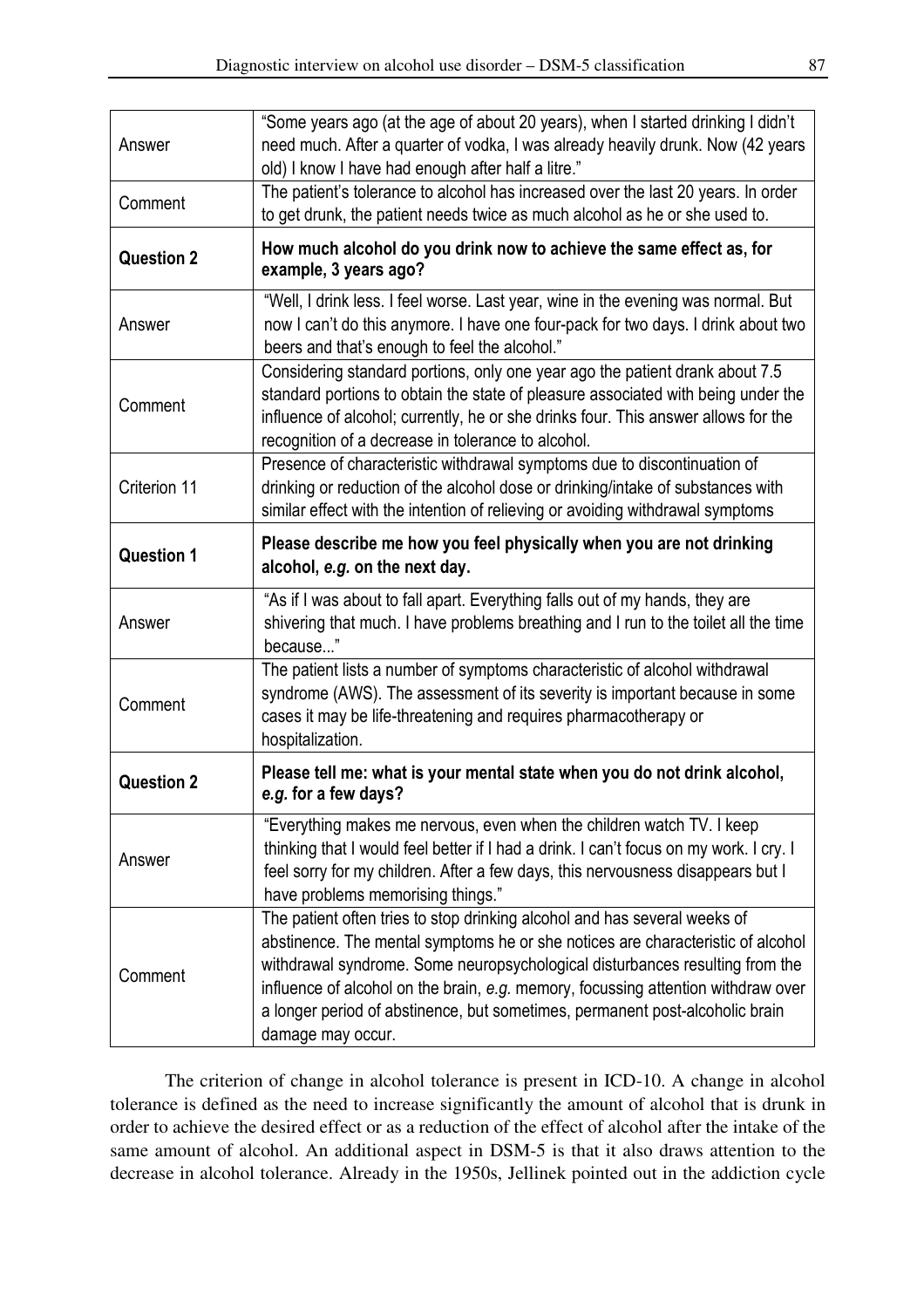model that after the increase in tolerance among addicted drinking patients, their tolerance decreases. He called this the critical phase [34]. Therefore, after half a century, we observe a return to the understanding of changes in tolerance to alcohol, also in terms of its decrease.

Analysing the presence of this symptom in people with an alcohol abuse problem, several important moments of its intensification can be identified. A person who abuses alcohol increases their tolerance, which usually occurs in a discreet way and is revealed when they drink more alcohol than in the past. No symptoms of acetaldehyde poisoning occur, which have previously been present when drinking the same amount of alcohol. The amount and frequency of alcohol consumption increase in order to experience the same effects as in the past. A high tolerance to alcohol is observed.

Tolerance increases over the years. However, at some moment, a person may get drunk with a smaller dose of alcohol and this is not an incidental case, *e.g.* related to fatigue. The ability of the body to adapt to the metabolism of alcohol decreases, that is, the degradation of the body progresses and its ability to defend against the toxic effects of alcohol are getting weaker and weaker. In extreme cases, such a person gets drunk many times during the day with small amounts of alcohol, in order to relieve the symptoms of alcohol withdrawal syndrome.

Another criterion (number 11) for the diagnosis of alcohol use disorders are **withdrawal symptoms**. They are characterized as a specific withdrawal syndrome (stimulation of the autonomic system, *i.a.*: increased sweating, tachycardia; hand tremors; insomnia; nausea or vomiting; transient hallucinations or visual, sensory, or auditory illusions; psychomotor stimulation; anxiety; generalised tonic-clonic seizures) and attention is being drawn to the fact that alcohol (or closely related substances such as benzodiazepines) is used to relieve the severity or avoid withdrawal symptoms. These symptoms cause suffering and/or hamper functioning.

The **withdrawal syndrome** is caused by the reduction or discontinuation of drinking, and the experience of its symptoms motivates a person to reach for alcohol again in anticipation of reducing psychosomatic tension or avoiding other very unpleasant symptoms [35, 36]. Every abuse of alcohol disturbs the functioning of the human body and causes symptoms of malaise, including headache, fatigue, dryness of mucous membranes, increased sweating, nausea, or vomiting, the day after drinking a non-standard (for a given person) dose of alcohol. This condition is commonly called "hangover". From the medical perspective, these are symptoms of acetaldehyde poisoning, the excess of which has accumulated in the body of the drinker.

Distinguishing addicted people from social and excessive drinkers means the correct recognition of the body's reaction to a drop in alcohol levels in their bodies. In non-addicted individuals, excess acetaldehyde is excreted gradually and the drinker consciously accepts the consequences of alcohol abuse. Usually, he or she tries to alleviate the feeling of malaise by drinking various liquids, eating light meals, or by physical exercises. They do not drink another portion of alcohol. In the case of addicted people, such procedures are no longer effective. The longer the time and amount of consumed alcohol and co-occurrence of somatic diseases, the heavier the course of addiction and the greater the intensity of withdrawal symptoms [37]. In addition, the increasing alcohol craving makes alcohol a natural means of "self-healing of the symptoms", alleviating the experienced suffering and helping to achieve a relative balance for the "organism which is deregulated by abstinence" [38]. The higher the intensity of withdrawal symptoms, the more a negative emotional state is revealed, which may persist later during abstinence and increase the susceptibility to relapse [39, 40].

In some cases, "wedging" may be postponed [41] due to strong external pressure, such as control of sobriety at work, handling administrative business, or simply lack of access to alcohol. AWS can be a life-threatening condition. In some cases, attempts to reduce and/or discontinue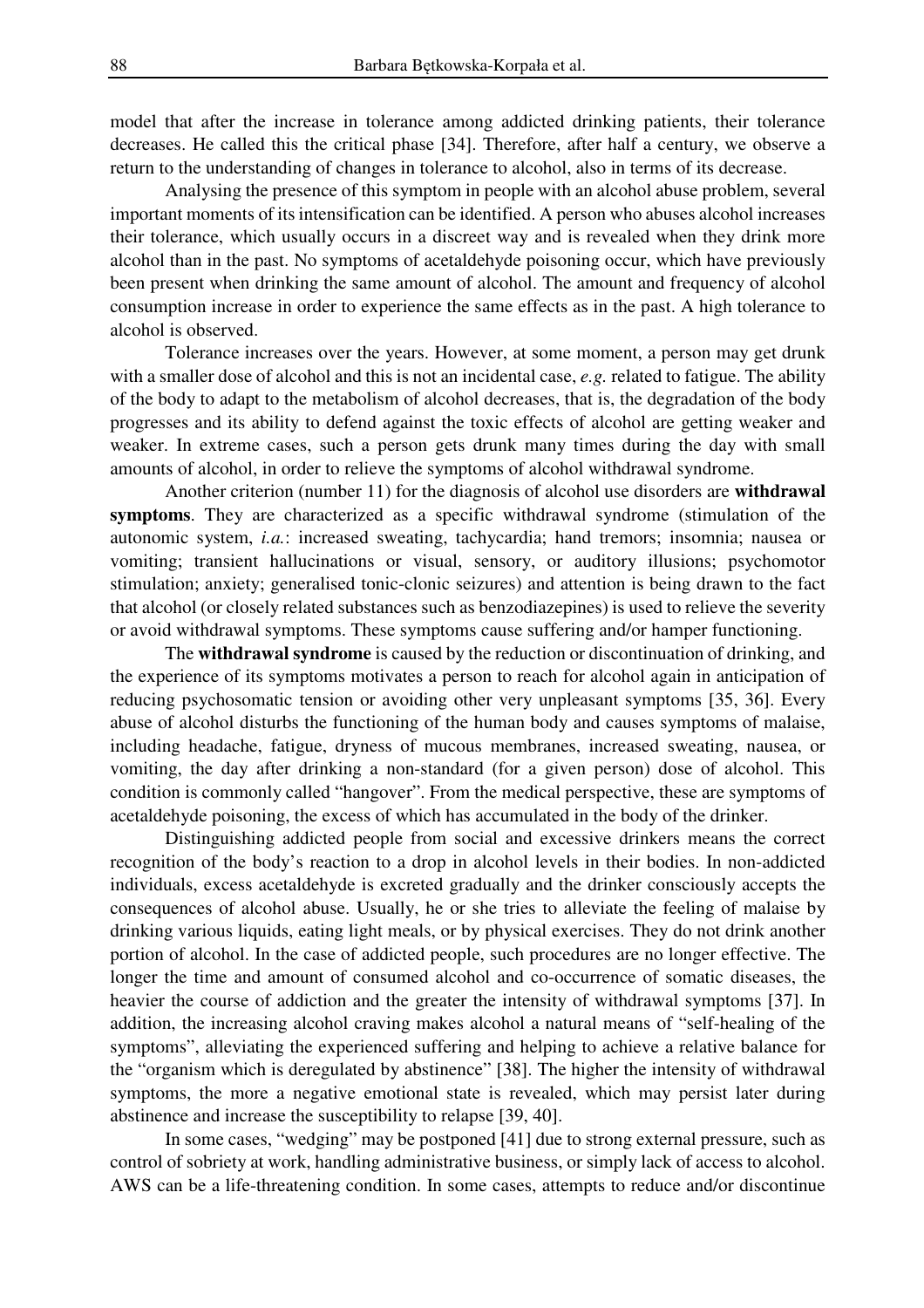drinking may result in intensified psychophysical withdrawal symptoms. Complications such as convulsions or delirium may occur. In more severe conditions, illusions/delusions, alcohol delirium, alcohol withdrawal seizures appear. The assessment of the intensity of AWS symptoms directs medical management [37]. Studies on the course of alcohol use disorders and studies on the effectiveness of treatment help to redefine not only the mechanisms of addiction but also the therapeutic management [4].

### **Conclusions**

- 1. A detailed analysis of the criteria of AUD according to the DSM-5 classification facilitates the diagnostic interview and diagnosis of AUD and the assessment of its severity from mild to severe.
- 2. The diagnosis taking into account the dimensions proposed in DSM-5 allows for the assessment of the importance of alcohol use in the overall biopsychosocial functioning of the patient and optimal targeting in psychotherapy, which is aimed at abstinence or reduction of alcohol consumption.

#### **References**

- 1. Cunningham JA, McCambridge J. Is alcohol dependence best viewed as a chronic relapsing disorders? Addiction 2012; 1: 6–12.
- 2. Bętkowska-Korpała B. Osobowościowe uwarunkowania dynamiki zdrowienia u osób uzależnionych od alkoholu. Kraków: Medycyna Praktyczna; 2013.
- 3. Dawson DA, Grant BF, Chou PS, Ruan WJ. Recovery from DSM-IV alcohol dependence: United States, 2001–2002. Addiction 2005, 100(3): 281–192.
- 4. Samochowiec A, Chęć M, Kołodziej Ł, Samochowiec J. Zaburzenia używania alkoholu: Czy nowe kryteria diagnostyczne implikują zmianę strategii terapeutycznych? Alkoholizm i Narkomania 2015; 28: 55–63.
- 5. DSM-5 Kryteria diagnostyczne zaburzeń psychicznych Amerykańskiego Towarzystwa Psychiatrycznego. Wrocław; Publisher: Edra Urban & Partner; 2017.
- 6. Fudała J. 2017. Poza paradygmatem abstynencji ograniczanie picia alkoholu jako cel terapii. Warszawa; Publisher: Edukacyjne Remedium; 2017.
- 7. www.parpa.pl
- 8. Leeman RF, Beseler CL, Helms CM, Patock-Peckhan JA, Wakeling VA, Kahler ChW. A brief, critical review of research on impaired control over alcohol use and suggestions for future studies. Alcoholism: Clinical and Experimental Research 2014; 38(2): 301–308.
- 9. Leeman RF, Patock-Peckham JA, Potenza MN. Impaired control over alcohol use: an underaddressed risk factor for problem drinking in young adults. Exp. Clin. Psychopharmacol. 2012; 20(2): 92–106.
- 10. Wardell J, Quilty LC, Hendershot CS. Impulsivity, working memory, and impaired control over alcohol: a latent variable analysis. Psychol. Addic. Behav. 2016; 30(5): 544–554.
- 11. Iwanicka KA, Olajossy M. Koncepcje tzw. głodu alkoholu. Psychiatr. Pol. 2015; 29(2): 295– 304.
- 12. Baggio S, Studer J, Dupuis M, Gerhard G. Subthreshold problem drinkers in DSM-5 alcohol use disorder classification. Am. J. Addict. 2016; 25: 408–415.
- 13. Takahashi T, Lapham G, Chavez LJ, Lee AK, Williams EC, Richards JE, Greenberg D, Rubinsky A, Berger D, Hawkins EJ, Merrill JO, Bradley KA. Comparison of DSM-IV and DSM-5 criteria for alcohol use disorders in VA primary care patients with frequent heavy drinking enrolled in a trial. Addict. Sci. Clin. Pract. 2017; 12(17), 1–10.
- 14. Haass-Kofler CL, Leggio L, Kenna GA. Pharmacological approaches to reducing craving in patients with alcohol use disorders. CNS Drugs 2014; 28: 343–360.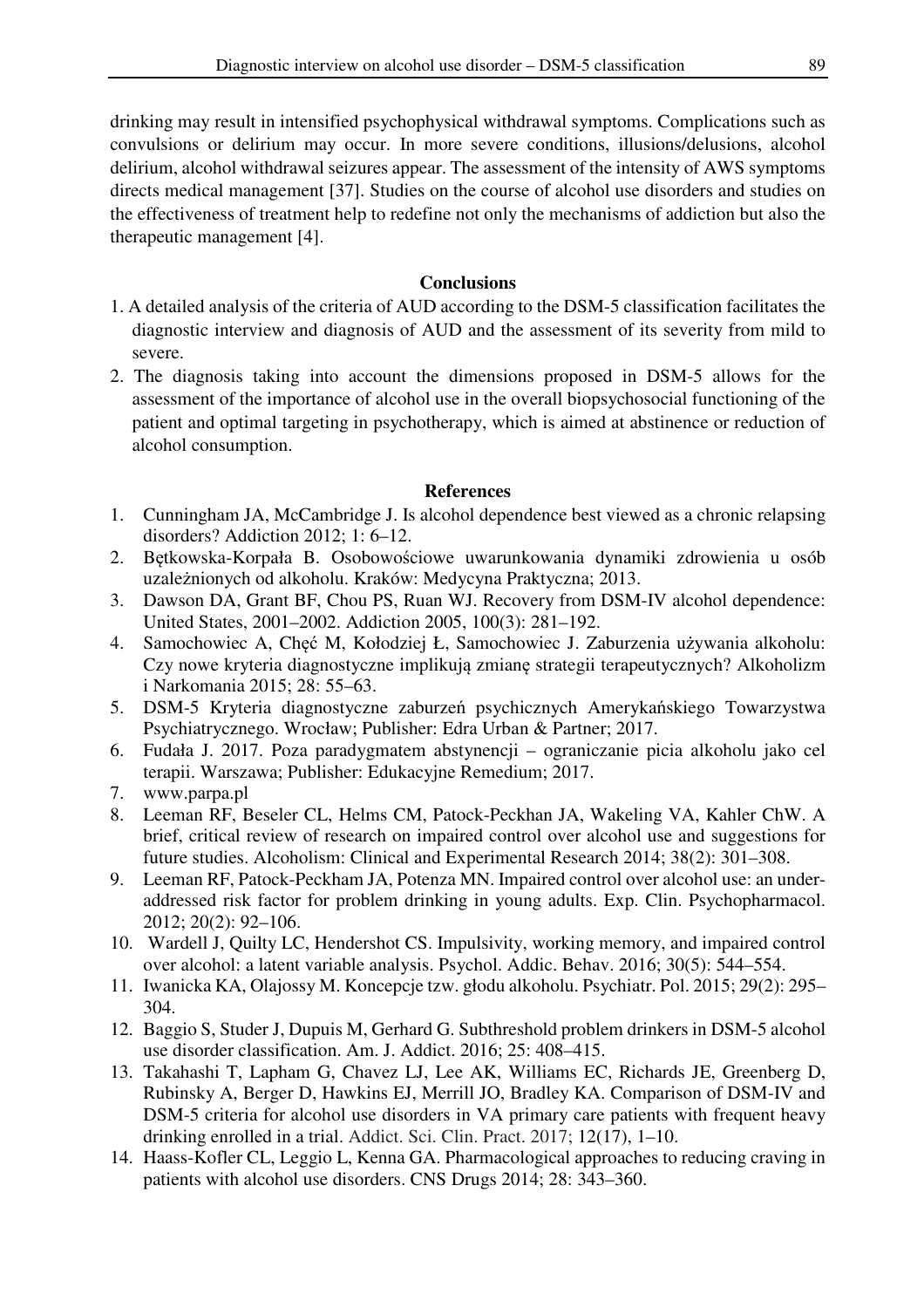- 15. Morrison J. DSM-5 bez tajemnic. Praktyczny przewodnik dla klinicystów. Kraków; Jagiellonian University Press; 2016.
- 16. Murphy CM, Stojek MK, Few LR, Rothbaum AO, MacKillop J. Craving as an alcohol use disorder symptom in DSM-5: an empirical examination in treatment-seeking sample. Exp. Clin. Psychopharmacol. 2014; 22(1): 43–49.
- 17. Dulin PL, Gonzalez VM. Smartphone-based, momentary intervention for alcohol cravings amongst individuals with an alcohol use disorder. Psychol. Addict. Behav. 2017; 31(5): 601– 607.
- 18. Agrawal A, Health AC, Lynskey MT. DSM-IV to DSM-5: the impact of proposed revision on diagnosis of alcohol use disorder. Addict. 2011; 106: 1935–1943.
- 19. Claus ED, Hutchison KE. Neural mechanisms of risk taking and relationships with hazardous drinking. Alcohol. Clin. Exper. Res. 2012: 36: 932–940.
- 20. Wojnar M, ed. Medyczne aspekty uzależnienia od alkoholu. Warszawa: PARPA, 2017.
- 21. O'Daly OG, Trick L, Scaife J, Marshall J, Ball D, Phillips ML, Williams SCS, Stephens ND, Duka T. Withdrawal-associated increases and decreases in functional neural connectivity associated with altered emotional regulation in alcoholism. Neuropsychopharmacol. 2012; 37: 2267–2276.
- 22. Kendler KS, Prescott C, Myers J, Neale MC. The structure of genetic and environmental risk factors for common psychiatric and substance use disorders in men and women. Arch. Gen. Psychiatry 20003; 60: 929–937.
- 23. Anderson P, Baumberg B. Alkohol w Europie. Raport z perspektywy zdrowia publicznego. Warszawa: PARPA; 2007.
- 24. Bętkowska-Korpała B, ed. Uzależnienie w praktyce klinicznej. Zagadnienia diagnostyczne. Warszawa; Educational Publisher PARPA; 2009.
- 25. Last J. A dictionary of epidemiology. Fourth edition. Oxford: Oxford University Press; 2001.
- 26. Anderson P, Cremona A, Paton A, Turner C, Wallace P. The risk of alcohol. Addict. 1993; 88: 1493–1508.
- 27. Anderson P. Alcohol and risk of physical harm. W: Holder HD, Edwards G, red. Alcohol and public policy: evidence and issues. Oxford: Oxford Medical Publications; 1995, p. 73– 80.
- 28. Rehm J, Room R, Graham K, Monteiro M, Gmel G, Sempos CT. The relationship of average volume of alcohol consumption and patterns of drinking to burden of disease: an overview. Addict. 2003; 98: 1209–1228.
- 29. Watt K, Purdie DM, Roche AM, McClure RJ. Risk of injury from acute alcohol consumption and the influence of confounders. Addict. 2004; 99: 1262–1273.
- 30. Blomberg RD, Peck RC, Moskovitz H, Burns M, Fiorentino B. Crash risk of alcohol involved driving. National Highway Traffic Safety Administration. Dunlap and Associates, Connecticut; 2002.
- 31. Hongson R, Winter M. Epidemiology and consequences of drinking and driving. Alcohol Res. Health 2003, 27: 63–78.
- 32. Moskovitz H, Fiorentino D. A review on the literature on the effects of low doses of alcohol on driving related skills. Springfield, VA: US Department of National Technical Information Service, 2000.
- 33. Kostkowski W. Podstawowe mechanizmy i teorie uzależnień. Alkoholizm i Narkomania 2006; 19(2): 139–168.
- 34. Jellinek EM. Stadia nałogu alkoholowego. Now. Psychol. 1987; 3: 3–20.
- 35. Markou A, Kosten TR, Koob GF. Neurobiological similarities in depression and drug dependence: a self-medication hypothesis. Neuropsychopharmacol. 1988, 18: 135–174.
- 36. Habrat B. Farmakoterapia uzależnienia od alkoholu aktualne standardy i perspektywy. Psychiatria 2011; 1: 48–51.